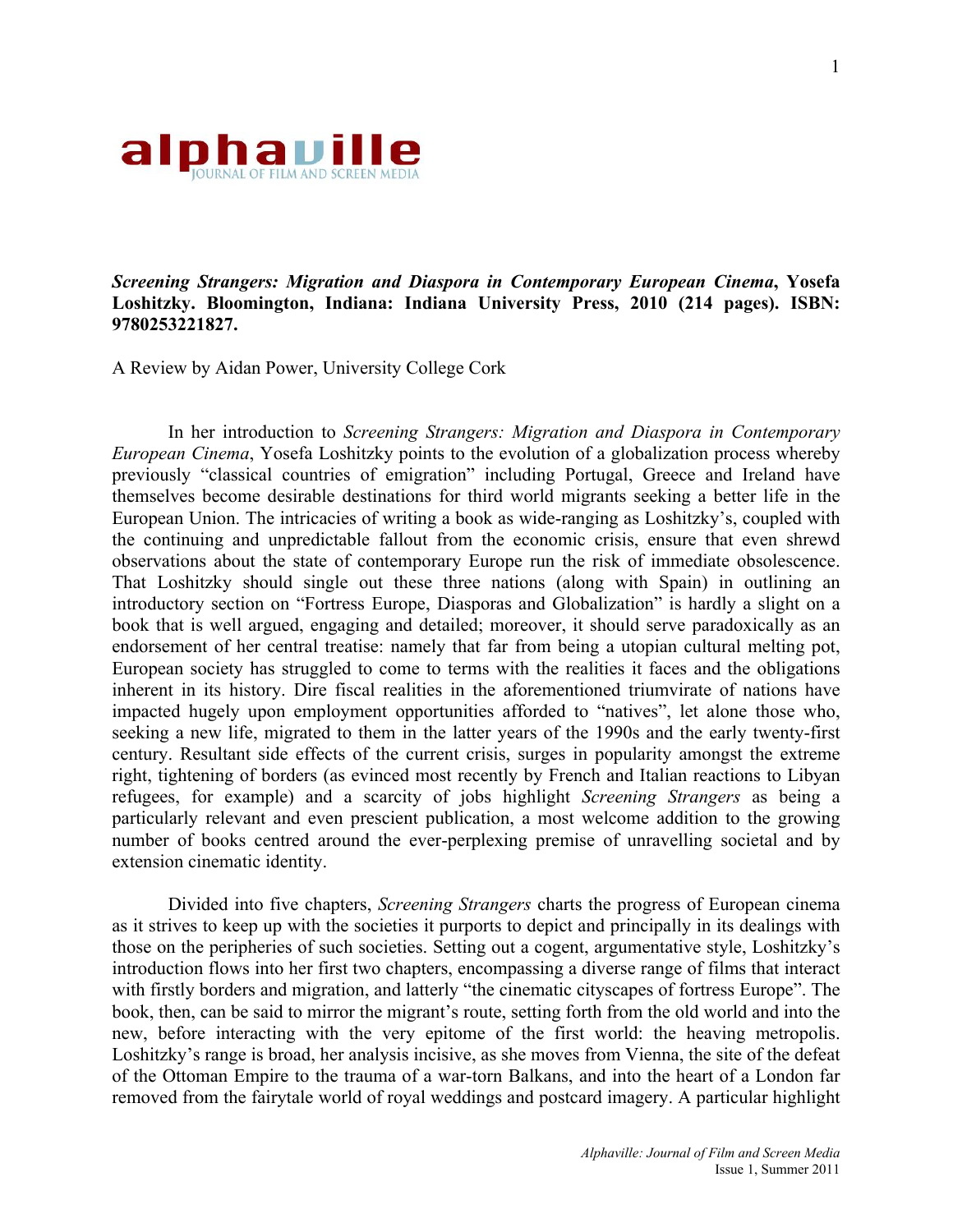here is a rigorous analysis of Stephen Frears's *Dirty Pretty Things* (2002), wherein the author extends conceptions of the "them and us dialectic" and lays bare the multi-layered nature of exclusion, dissecting in the process the often overlooked spectre of settled migrants exploiting those who arrive after them. The detailed nature of such close textual readings are lent perspective by a keen appreciation of context on the author's part, whilst references to texts as diverse as Fritz Lang's *Metropolis* (1927) and Joseph Conrad's masterwork *Heart of Darkness* (1993) lend the narrative a weight that never encumbers a lucid writing style that is accessible and clear. Such strengths serve her well in her later chapters: ambitious undertakings that continue her narrative while operating simultaneously as case studies of specific films.

If there is a standout element of *Screening Strangers*, it is surely in the author's meticulous dissection of key films: case studies that include Bernardo Bertolucci's *Besieged* (1998), Michael Winterbottom's trilogy *In This World* (2002), *Code 46* (2003) and *The Road to Guantanamo* (2006) and, intriguingly, Mathieu Kassovitz's *La Haine* (*Hate* 1995). Loshitzky's expert rumination on the latter film deserves particular mention here. Focusing on aspects of Jewish identity in *La Haine*, she succeeds in breathing new discursive life into a much scrutinised production. Kassovitz's insight into *banlieue* culture has been commented on elsewhere, a reality noted by the author in the opening passages of her chapter wherein she addresses its relevance to the social unrest prevalent throughout France in 2005 and 2007. *Banlieue* films existed before *La Haine* of course, its genesis as a subgenre having its aesthetic origins in (amongst other influences) the *policier* films of the 1980s and early 1990s, yet few were as successful as *La Haine* in puncturing the apathy of a wider French public toward those on the margins of their cities. In a section entitled "Intifada of the Banlieues: La Haine Revisited", Loshitzky posits an exploration of the film through the prism of Jewish identity, itself amongst the most ancient exemplars of migratory discourses in Western Europe. Such a construct enables her to elucidate on the theme of the settled migrant as a distinct entity from the later generations of emigrants that flocked to Europe in the late 1950s and early 1960s as well as engaging directly with the Holocaust, the very nadir of that same continent's ambivalence toward the other. Kassovitz, she states, constructs a "new image of the diasporic Jew, which responds not only to traditional images of the Jew in Western culture but also to the weakness and vulnerability associated with the Jew as a victim of the Holocaust". Read this way then, his central protagonist Vinz (Vincent Cassel) can be seen as the embodiment of the postcolonial nomad, one who though settled in Europe, is denied full integration as a consequence of the horrors visited upon his forefathers. His outsider status reinforced by the strategic location of the *banlieues* themselves, Vinz spends his time amongst others for whom the spectre of colonial memory complicates the nature of their national identity. Citing two key scenes in the film—a meandering parable recited by a Holocaust survivor in a public bathroom and an ambush by a group of young skinheads—Loshitzky posits that *La Haine* delivers amongst other things, an allegorical meditation on "the blindness of postcolonial Europe to read its present in light of its recent past". That the Jewish Kassovitz himself plays the role of one of the skinheads does not go unnoticed, an occurrence that embodies a duality at the heart of contemporary Jewish identity. Indeed, watching the ambush scene again, it is difficult not to speculate that the provocative showdown between the shaven haired Vinz and a neo-nazi (played not without irony by a Jewish director/actor) plays upon the myriad, semantic complications that inform the more hard-line stances adopted by various Israeli politicians and military leaders, for example, or indeed the sense of incomprehension and fury that burnished the popular consciousness in the wake of the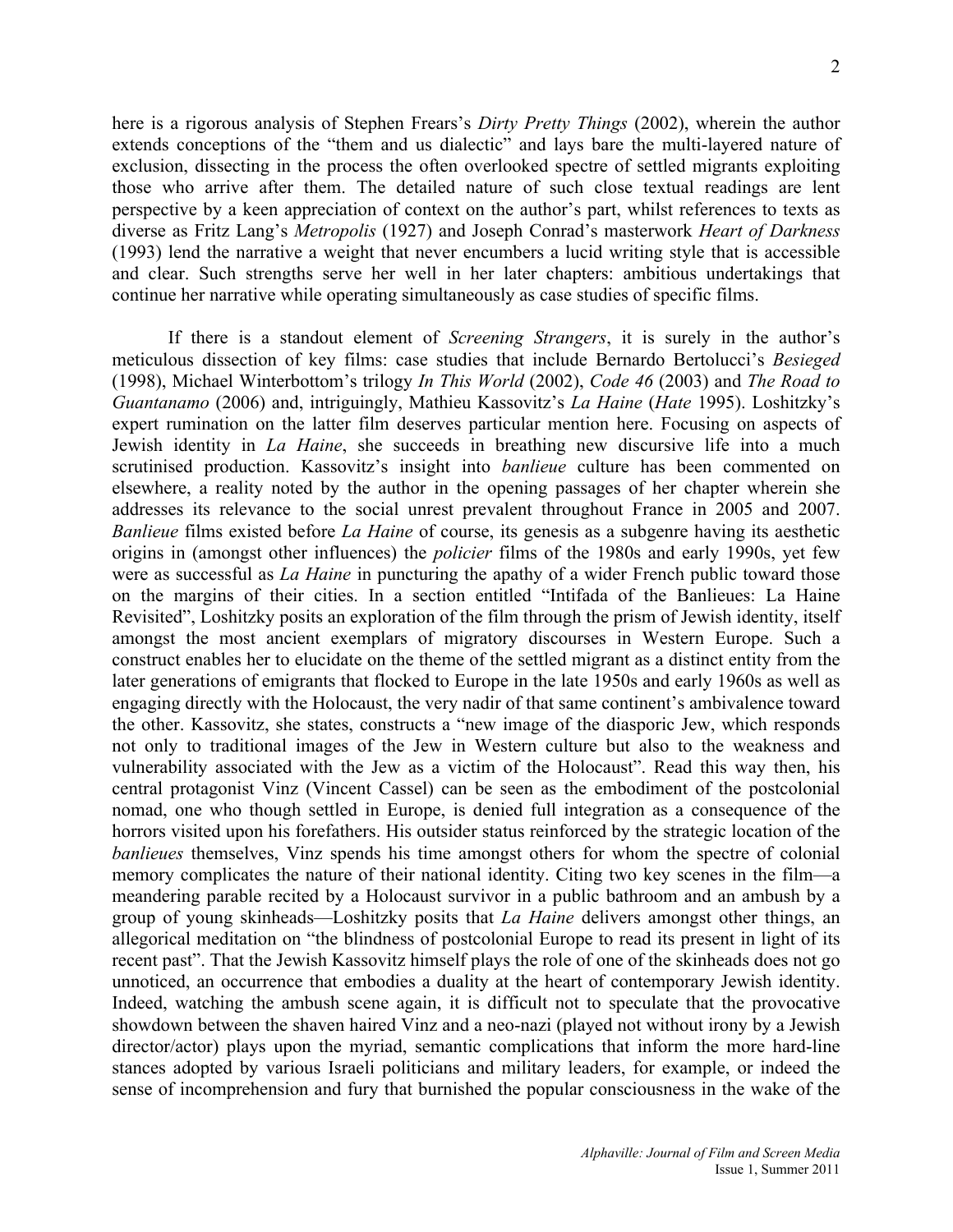Second World War. Torn between rage and social impotency, Vinz occupies a liminal space, one that shapes his conception of himself and the environment he finds himself in: a "symbolic space that he occupies as the post-Holocaust imaginary Jew who has to negotiate Jewish ultimate subjection to organized violence in the form of the Holocaust". Viewing the film through such fresh perspectives, Loshitzky addresses the endemic limitations of the much commented upon "black/blanc/beur" composition of the film's central characters. The result is something of a revelation. Whereas for many, the street riots it foreshadowed serves testimony to *La Haine*'s relevance, Loshitzky looks to its interrogation of the past to decode semantical layers that imbue the film with renewed merit, while questioning assumptions pertaining to Vinz's "whiteness".

Whereas a number of similar studies in recent years have sought to link films from exilic, transnational and interstitial directors in a bid to identify recurring themes and patterns, Loshitzky opts for a broader analysis, one that though challenging is never unwieldy. Therefore, when she surveys the work of a migratory director of a different hue in Bernardo Bertolucci, she does so in the knowledge that his own personal migrant status is altogether different from that of the characters he presents in *Besieged*. Bertolucci's relocation to London was facilitated with comparative ease owing to his status as an accomplished and well regarded E.U. citizen, quite unlike the African refugee Shandurai (Thandie Newton) whose interracial relationship with an English expatriate forms the basis for his meditation on identity in Rome. Coupled with informative sections on directors as diverse as Tony Gatlif, Barbara Albert and the aforementioned Winterbottom, Loshitzky presents a multiplicity of viewpoints, backgrounds and motivations in keeping with the manifold permutations pertaining to migratory and diasporic issues. Consequently, she is never in danger of lapsing into repetition, as a beautifully judged afterword demonstrates, wherein she reflects on her personal experiences as a migrant before finishing (perhaps appropriately, given the nature of the book) with a telling reference to Michael Haneke's *Caché* (*Hidden* 2005).

## **Works Cited**

*Besieged*. Dir Bernardo Bertolucci. New Line, 1998. DVD.

*Code 46*. Dir. Michael Winterbottom. MGM, 2003. DVD.

Conrad, Joseph. *Heart of Darkness*. United Kingdom: Blackwood's Magazine,1902. Print.

*Dirty Pretty Things*. Dir. Stephen Frears. Miramax, 2002. DVD.

*Hate* [*La Haine*]. Dir Mathieu Kassovitz. Criterion, 1995. DVD.

*Hidden* [*Caché*]. Dir. Michael Haneke. Artificial Eye, 2005. DVD.

*In This World*. Dir Michael Winterbottom. Sundance, 2002. DVD.

*Metropolis*. Dir. Fritz Lang. Kino, 1927. DVD.